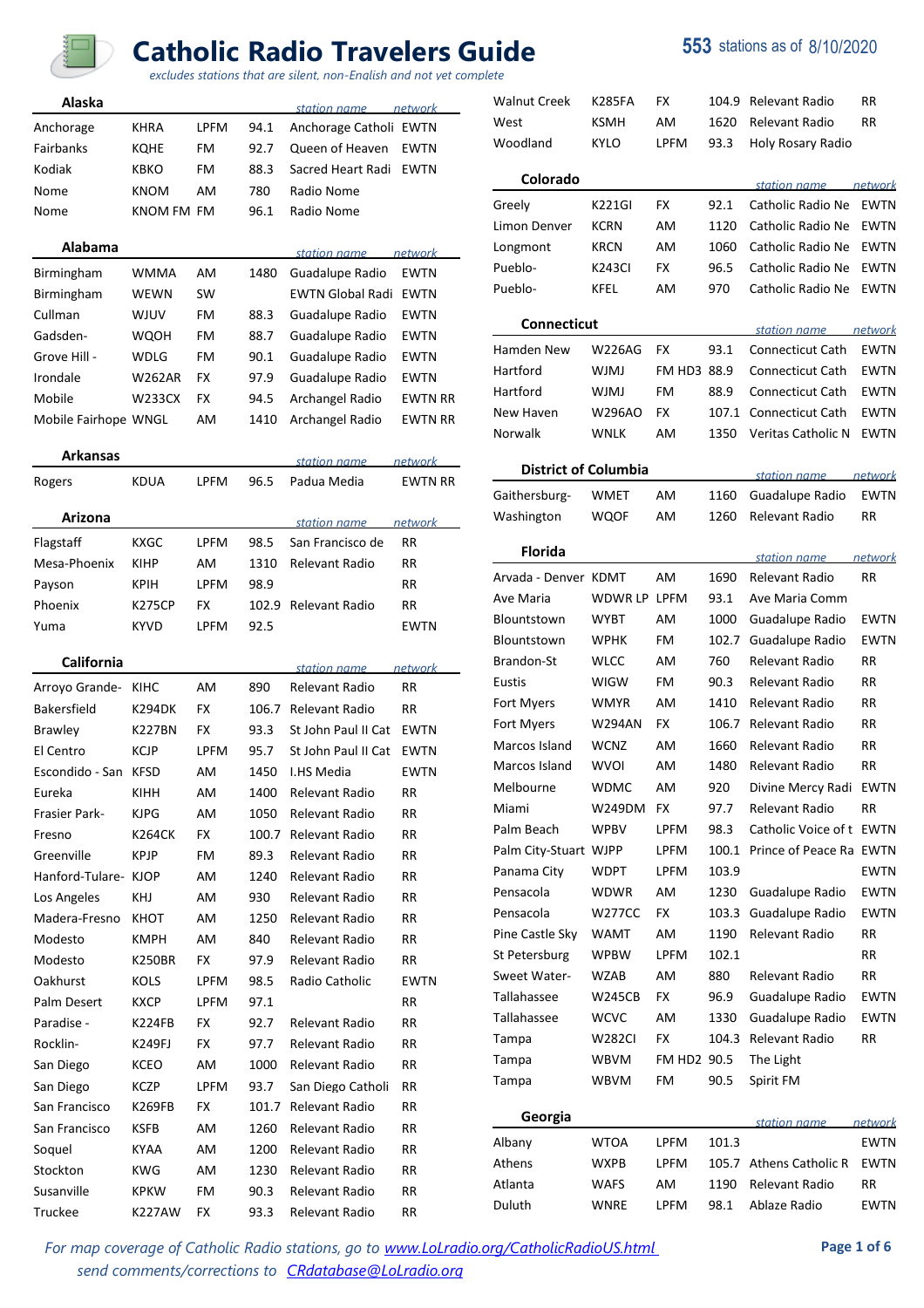| East Point -        | WCFO          | AM          | 1160        | The Quest                                        | EWTN                   |
|---------------------|---------------|-------------|-------------|--------------------------------------------------|------------------------|
| Oakwood             | <b>WMKP</b>   | <b>LPFM</b> | 98.9        | <b>Totus Tuus Radio</b>                          | EWTN                   |
| Hawaii              |               |             |             | station name                                     | network                |
| Kailua-Kona         | <b>KFIP</b>   | <b>LPFM</b> |             | 107.3 Faith Up                                   |                        |
| Kihei, Maui         | KCIK          | AM          | 740         | Relevant Radio                                   | RR                     |
|                     |               |             |             |                                                  |                        |
| lowa                |               |             |             | station name                                     | network                |
| @Sioux City -       | KFHC          | FM          | 88.1        | Siouxland Catholic EWTN                          |                        |
| Adel                | <b>KIHS</b>   | FM          | 88.5        | Jowa Catholic Radi EWTN                          |                        |
| <b>Burlington</b>   | KCDM          | <b>LPFM</b> | 98.3        |                                                  | EWTN                   |
| <b>Charles City</b> | KQOP          | <b>LPFM</b> | 94.7        | Divine Grace Radi                                | <b>EWTN RR</b>         |
| Clinton             | <b>KXJX</b>   | <b>LPFM</b> | 92.5        |                                                  | RR                     |
| Coggon - Cedar      | <b>KMMK</b>   | FM          | 88.7        |                                                  | <b>EWTN RR</b>         |
| Davenport           | KTJT          | <b>LPFM</b> | 102.7       |                                                  | RR                     |
| Davenport           | <b>K237FP</b> | FX          | 95.3        |                                                  | <b>RR</b>              |
| Des Moines          | K233BT        | FX          | 94.5        | Jowa Catholic Radi FWTN                          |                        |
| Des Moines          | <b>KWKY</b>   | AM          | 1150        | Jowa Catholic Radi EWTN                          |                        |
| DeWitt              | <b>KGYS</b>   | <b>LPFM</b> | 92.5        | Know God Your Sa EWTN RR                         |                        |
| Dubuque             | <b>KCRD</b>   | <b>LPFM</b> | 98.3        | Aquinas Communi                                  | <b>EWTN RR</b>         |
| Fort Madison        | <b>KDME</b>   | <b>LPFM</b> | 98.3        | Divine Mercy Radi                                | EWTN                   |
| Fort Madison        | K249EP        | <b>FX</b>   | 97.7        | Divine Mercy Radi                                | EWTN                   |
| Iowa City           | KOUR          | <b>LPFM</b> | 92.7        | Our Lady of Perpe                                | <b>EWTN RR</b>         |
| Marshalltown        | KCRM          | <b>LPFM</b> | 96.7        | Catholic Radio of                                | <b>EWTN RR</b>         |
| Muscatine           | KTDC          | <b>LPFM</b> | 105.3       | Triumph of the He EWTN                           |                        |
| Oskaloosa           | KMFH          | LPFM        | 95.7        |                                                  | EWTN                   |
| <b>Storm Lake</b>   | KOIA          | FM          | 88.1        | Siouxland Catholic EWTN                          |                        |
|                     |               |             |             |                                                  |                        |
| Idaho               |               |             |             | station name                                     | network                |
| <b>Boise</b>        | KGEM          | AM          | 1140        | Salt & Light Radio                               | <b>EWTN</b>            |
| <b>Boise</b>        | K272FS        | FX          | 102.3       | Salt & Light Radio                               | EWTN                   |
| <b>Twin Falls</b>   | K269HA        | FX          | 101.7       | Salt & Light Radio                               | <b>EWTN</b>            |
| <b>Twin Falls</b>   | KXQZ          | AM          | 1340        | Salt & Light Radio                               | EWTN                   |
| <b>Twin Falls</b>   | <b>KTFI</b>   | AM          | 1270        | Salt & Light Radio                               | EWTN                   |
| Wendell - Twin      | K262DD        | FX          | 100.3       | Salt & Light Radio                               | EWTN                   |
| Illinois            |               |             |             |                                                  |                        |
| Beardstown          | <b>W292FC</b> | FX          | 106.3       | station name<br><b>Covenant Networ</b>           | network<br><b>EWTN</b> |
| Beardstown          |               | AM          |             | <b>Covenant Networ</b>                           |                        |
| Bloomington         | WRMS          |             | 790<br>92.5 | Catholic Spirit Rad                              | EWTN                   |
| Carlinville-        | <b>W223CA</b> | FX<br>FM    | 95.9        |                                                  | <b>EWTN</b>            |
| Carlyle             | WOLG          |             | 91.9        | <b>Covenant Networ</b><br><b>Covenant Networ</b> | EWTN                   |
|                     | W220EN        | FX          |             |                                                  | EWTN                   |
| Caseyville          | W224DC        | FX          | 92.7        | <b>Covenant Networ</b>                           | EWTN                   |
| Centralia           | W265CW        | FX          | 100.9       | <b>Covenant Networ</b>                           | EWTN                   |
| Champaign           | WLHF          | <b>LPFM</b> | 95.7        | Holy Family Radio                                | EWTN                   |
| Chicago             | WNTD          | AM          | 950         | Relevant Radio                                   | RR                     |
| Chilltcothe-        | WPMJ          | FM          | 94.3        | St Bernadette Rad                                | <b>EWTN</b>            |
| Decatur             | W243DF        | FX          | 96.5        | Decatur Catholic R RR                            |                        |
| Effingham           | WGMR          | FM          | 91.3        | <b>Covenant Networ</b>                           | EWTN                   |
| El Paso             | W234AO        | FX          | 94.7        | Spirit 88.1 FM                                   | EWTN                   |
| Ellsworth           | WSPI          | FM          | 89.5        | Catholic Spirit Rad                              | EWTN                   |
| Harrisburg          | WIHM FM FM    |             | 88.1        | <b>Covenant Networ</b>                           | EWTN                   |
| Lincoln             | W246CO        | FX          | 97.1        | Catholic Spirit Rad                              | <b>EWTN</b>            |
| Martinsville        | W226AZ        | FX          | 93.1        | <b>Covenant Networ</b>                           | EWTN                   |
| Mattoon             | W273CF        | FX          | 102.5       | <b>Covenant Networ</b>                           | EWTN                   |
| Mount Vernon        | W275CB        | FX          | 102.9       | <b>Covenant Networ</b>                           | EWTN                   |
| Murphysboro-        | WHJR          | FM          | 88.3        | <b>Covenant Networ</b>                           | EWTN                   |

| Oreana -             | <b>WDCR</b>   | FM | 88.9  | Decatur Catholic R RR  |             |
|----------------------|---------------|----|-------|------------------------|-------------|
| Pittsfield           | <b>W221BX</b> | FX | 92.1  | <b>Covenant Networ</b> | <b>EWTN</b> |
| Pontiac              | <b>WPJC</b>   | FM | 88.3  | Catholic Spirit Rad    | <b>EWTN</b> |
| Quincy               | W229BU        | FX | 93.7  | <b>Covenant Networ</b> | <b>EWTN</b> |
| Salem                | W246BL        | FX | 97.1  | <b>Covenant Networ</b> | EWTN        |
| Sandwich             | WKBM          | AM | 930   | Relevant Radio         | RR          |
| Sparta               | WMSH          | FM | 90.3  | Covenant Networ        | <b>EWTN</b> |
| <b>Spring Valley</b> | <b>WSOG</b>   | FM | 88.1  | Spirit 88.1 FM         | <b>EWTN</b> |
| Springfield          | W205BG        | FX | 88.9  | <b>Covenant Networ</b> | <b>EWTN</b> |
| Springfield          | WTTT          | FM | 88.3  | Covenant Networ        | <b>EWTN</b> |
| Springfield          | WQNA          | FM | 88.9  | <b>Covenant Networ</b> | <b>EWTN</b> |
| Springfield          | <b>W285EX</b> | FX | 104.9 | Covenant Networ        | <b>EWTN</b> |
| Stonington           | W296CT        | FX | 107.1 | Covenant Networ        | EWTN        |
| Taylorville          | WIHM          | AM | 1410  | <b>Covenant Networ</b> | <b>EWTN</b> |
| Williamsville        | W241CC        | FX | 96.1  | <b>Covenant Networ</b> | EWTN        |
| $l$ adiana           |               |    |       |                        |             |
|                      |               |    |       |                        |             |

| <b>Indiana</b> |             |             |       | station name        | network     |
|----------------|-------------|-------------|-------|---------------------|-------------|
| Bloomington    | <b>WCYI</b> | LPFM        | 104.1 |                     | EWTN        |
| Bloomington-   | <b>WOMB</b> | FM          | 89.9  | With Our Mother     | <b>EWTN</b> |
| Cloverdale-    | <b>WSPM</b> | FM          | 89.1  | Catholic Radio Ind  | <b>EWTN</b> |
| Columbia City  | WRDF        | FM          | 106.3 | Redeemer Radio      | <b>EWTN</b> |
| Evansville     | WIAH        | <b>LPFM</b> | 103.5 | Holy Redeemer Pa RR |             |
| Jasper         | <b>WTJW</b> | LPFM        | 93.1  | Tristate Catholic R | <b>FWTN</b> |
| Knightsville   | W281BG      | FX          | 104.1 | Covenant Networ     | EWTN        |
| Nappanee-      | WRDI        | FM          | 95.7  | Redeemer Radio      | <b>EWTN</b> |
| Noblesville-   | <b>WSOM</b> | FM          | 90.9  | Catholic Radio Ind  | <b>EWTN</b> |
| Terre Haute    | <b>WHOJ</b> | FM          | 91.9  | Covenant Networ     | <b>EWTN</b> |
| Vincennes      | W213CD      | FX          | 89.5  | Covenant Networ     | <b>EWTN</b> |
| Wadesville     | WSDM        | FM          | 90.1  | Tristate Catholic R | <b>FWTN</b> |

| <b>Kansas</b>          |                |             |       | station name               | network     |
|------------------------|----------------|-------------|-------|----------------------------|-------------|
| Abilene                | KGIH           | <b>LPFM</b> | 106.5 | <b>St Therese Radio</b>    | <b>EWTN</b> |
| <b>Beloit</b>          | <b>KKSJ</b>    | <b>LPFM</b> | 107.5 |                            | <b>EWTN</b> |
| Chanute                | <b>K253BF</b>  | FX          | 98.5  |                            | <b>EWTN</b> |
| Dodge City             | KOSH           | FM          | 90.7  | Guadalupe Radio            | <b>EWTN</b> |
| El Dorado-             | <b>KPHN</b>    | AM          | 1360  | Catholic Radio Ne          | <b>EWTN</b> |
| Garden City            | <b>KSGC</b>    | <b>LPFM</b> | 100.5 | St Gabriel Radio K         | <b>EWTN</b> |
| Great Bend             | <b>KRTT</b>    | FM          | 88.1  | Divine Mercy Radi          | <b>EWTN</b> |
| Hays                   | <b>KVDM</b>    | FM          | 88.1  | Divine Mercy Radi          | <b>EWTN</b> |
| Kansas City            | K237GQ         | FX          | 95.3  | Catholic Radio Ne          | <b>EWTN</b> |
| La Harpe               | KTRU           | FM          | 91.9  |                            | <b>EWTN</b> |
| Lindsborg -            | <b>KJDM</b>    | FM          | 101.7 | Divine Mersy Radi          | <b>EWTN</b> |
| <b>Overland Park -</b> | <b>K229CY</b>  | FX          | 93.7  | Catholic Radio Ne          | <b>EWTN</b> |
| Pittsburg              | KOOJ           | <b>LPFM</b> | 93.1  |                            | <b>EWTN</b> |
| Pleasanton             | <b>KPIO FM</b> | FM          | 93.7  | Catholic Radio Ne          | <b>EWTN</b> |
| St George -            | <b>KSWZ</b>    | LPFM        | 105.3 | The Sword                  | <b>EWTN</b> |
| Wichita                | <b>K244FL</b>  | FX          | 96.7  | Catholic Radio Ne          | <b>EWTN</b> |
|                        |                |             |       |                            |             |
| Kentucky               |                |             |       | station name               | network     |
| <b>Bowling Green</b>   | WSGJ           | <b>LPFM</b> | 92.1  | <b>St Gabriel Catholic</b> | <b>EWTN</b> |
| <b>Brandenburg</b>     | <b>WLHN</b>    | <b>LPFM</b> | 95.3  | Meade County Ca            | <b>EWTN</b> |
| Hopkinsville           | <b>WSPP</b>    | LPFM        | 93.5  | Immac Heart Radi           | <b>EWTN</b> |
| Lexington              | <b>W235AK</b>  | FX          | 94.9  | Thy Kingdom Com            | <b>RR</b>   |

Madisonville WPJP LPFM 100.7 Savior Radio Netw EWTN Morganfield WEUC FM 88.7 Eucharist Radio EWTN Mt Washington- WLCR AM 1040 The Spirit and The EWTN Nicholasville- WMJR AM 1380 Relevant Radio RR

For map coverage of Catholic Radio stations, go to **www.LoLradio.org/CatholicRadioUS.html Page 2 of 6** *send comments/corrections to CRdatabase@LoLradio.org*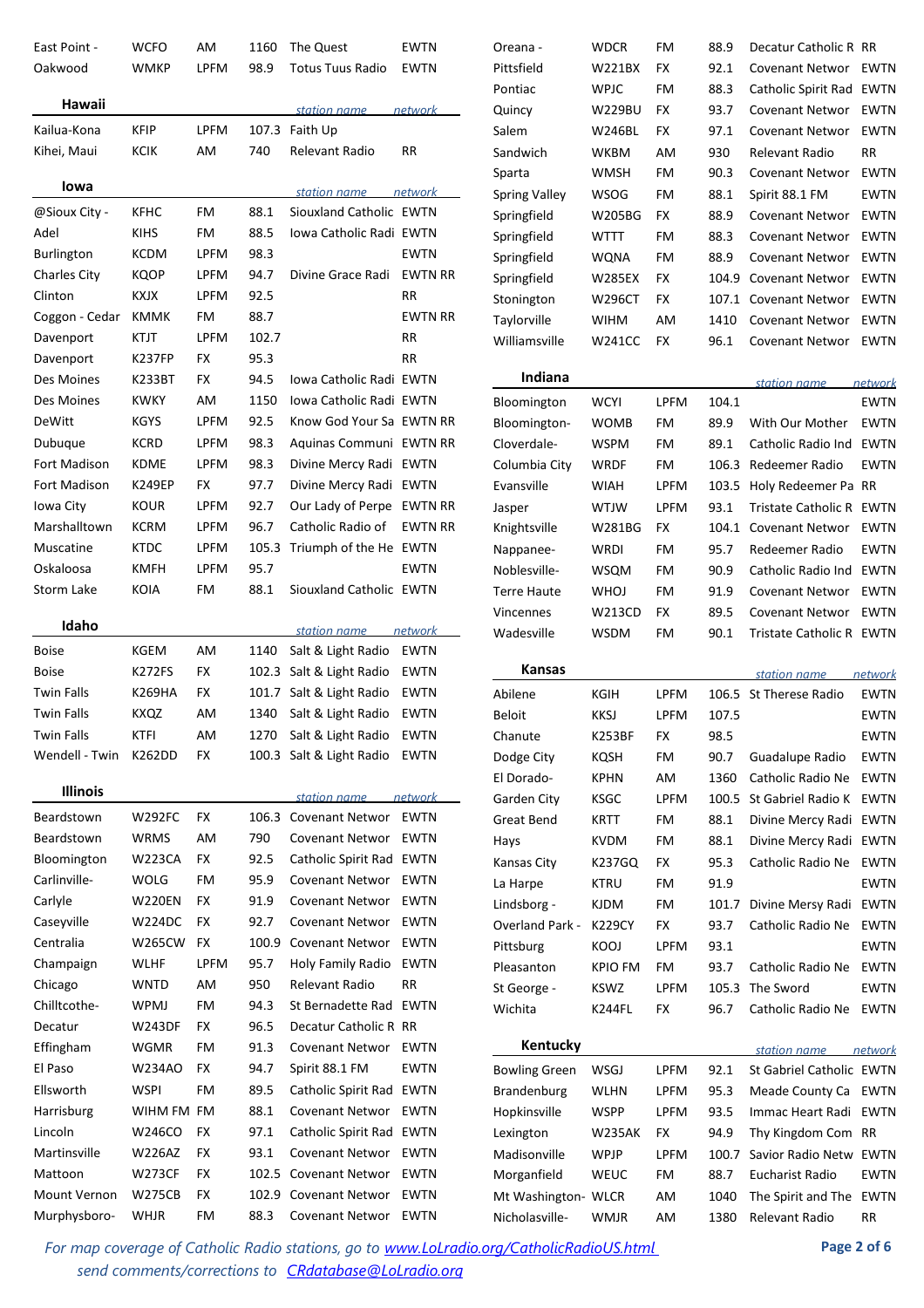| Owensboro                | WIMM        | LPFM        | 107.9 | Eternal Word Radi EWTN    |                |
|--------------------------|-------------|-------------|-------|---------------------------|----------------|
| Paducah                  | WVPK        | <b>LPFM</b> | 107.7 | Savior Radio Netw EWTN    |                |
| Whitesville              | WJOR        | <b>LPFM</b> | 95.5  | Savior Radio Netw EWTN    |                |
| Louisiana                |             |             |       | station name              | network        |
| Alexandria               | KJMJ        | AM          | 580   | Radio Maria               | R Maria        |
| <b>Baton Rouge</b>       | WPYR LP     | <b>LPFM</b> | 105.9 | Catholic Communi EWTN     |                |
| <b>Baton Rouge</b>       | WPYR        | AM          | 1380  | Catholic Communi          | <b>EWTN</b>    |
| Garyville Laplace W230CL |             | <b>FX</b>   | 93.9  | <b>Covenant Networ</b>    | <b>EWTN</b>    |
| Garyville-               | <b>WCKW</b> | AM          | 1010  | <b>Covenant Networ</b>    | <b>EWTN</b>    |
| Kaplan-Lafayette KLFT    |             | FM          | 90.5  | Christ Our King Ra        | <b>EWTN</b>    |
| Lafayette-               | K258DQ      | <b>FX</b>   | 99.5  | Christ the King Ra        | <b>EWTN</b>    |
| Lake Charles             | KOJO        | FM          | 91.1  | Radio Maria               | R Maria        |
| Natchitoches             | <b>KBIO</b> | FM          | 89.7  | Radio Maria               | R Maria        |
| New Iberia               | KNIR        | AM          | 1360  | Radio Maria               | R Maria        |
| New Orleans              | WQNO        | AM          | 690   | Catholic Communi          | <b>EWTN</b>    |
| Opelousas                | <b>KSLO</b> | AM          | 1230  | Christ the King Ra        | <b>EWTN</b>    |
|                          |             |             |       |                           |                |
| <b>Massachusetts</b>     |             |             |       | station name              | network        |
| Bayview-New              | WPMW        | FM          | 88.5  | Radio CorMariae           | <b>EWTN</b>    |
| <b>Boston</b>            | <b>WWDJ</b> | AM          | 1150  | Relevant Radio            | <b>RR</b>      |
| Fitchburg-               | WQPH        | FM          | 89.3  | <b>Eternal Life Radio</b> | <b>EWTN</b>    |
| Natick - Boston          | <b>WQOM</b> | AM          | 1060  | Station of the Cro        | <b>EWTN</b>    |
| Springfield              | <b>WIOM</b> | LPFM        | 101.7 | Catholic Communi          |                |
| Stockbridge              | WESO        | AM          | 970   | <b>Emmanuel Comm</b>      | <b>EWTN</b>    |
| Worcester                | WNEB        | AM          | 1230  | <b>Emmanuel Comm</b>      | <b>EWTN</b>    |
| <b>Maryland</b>          |             |             |       | station name              | network        |
| <b>Baltimore</b>         | WVTO        | <b>LPFM</b> | 92.7  | <b>Benedictine Socie</b>  | <b>WAOB</b>    |
| Eldersburg-              | WSJF        | <b>LPFM</b> | 92.7  | St Josephs Sykesvi        | <b>RR</b>      |
| <b>Maine</b>             |             |             |       | station name              | network        |
| Augusta                  | <b>WWTP</b> | FM          | 89.5  | Relevant Radio            | <b>RR</b>      |
| Bath-Brunswick           | <b>WTBP</b> | FM          | 89.7  | Relevant Radio            | RR             |
| Corinth-Bangor           | WXBP        | FM          | 90.3  | Relevant Radio            | RR             |
| Fort Kent                | WFHP        | <b>LPFM</b> | 97.5  |                           | RR             |
| North                    | <b>WXTP</b> | FM          | 106.7 | <b>Relevant Radio</b>     | RR             |
| Presque Isle             | WEGP        | AM          | 1390  | Relevant Radio            | RR             |
| Springvale               | WSVP        | LPFM        | 105.7 |                           | RR             |
| Michigan                 |             |             |       | station name              | <u>network</u> |
| Alpena                   | WGZR        | FM          | 88.9  | Relevant Radio            | RR             |
| Bay City -               | <b>WMAX</b> | AM          | 1440  | Ave Maria Radio           | <b>EWTN</b>    |
| Bedford-Battle           | WSPB        | FM          | 89.7  | Holy Family Radio         | EWTN           |
| Charlevoix               | WTCK        | FM          | 90.9  | Relevant Radio            | RR             |
| East Tawas-              | WGJU        | FM          | 91.3  | Relevant Radio            | RR             |
| GayLord                  | W221CA      | FX          | 92.1  | Relevant Radio            | RR             |
| <b>Grand Rapids</b>      | W252DG      | FX          | 98.3  | Holy Family Radio         | EWTN           |
| Grayling -               | WMQU        | AM          | 1230  | Relevant Radio            | RR             |
| Greilickville -          | <b>WTCY</b> | FM          | 88.3  | Relevant Radio            | RR             |
| Jackson                  | W227BY      | FX          | 93.3  | Good Shepherd R           | EWTN           |
| Jackson                  | WJKN        | AM          | 1510  | Good Shepherd R           | EWTN           |
| Kentwood-Gr              | WVHF        | AM          | 1140  | Holy Family Radio         | <b>EWTN</b>    |
| Ludington                | WLCV        | LPFM        | 103.9 | Ludington Catholi         | EWTN           |
| Marquette                | WNOA        | LPFM        | 103.9 | Northern Apostle          | EWTN           |
| Saint Ignace             | WIDG        | AM          | 940   | Relevant Radio            | RR             |
| Stephenson               | <b>WVFC</b> | <b>LPFM</b> | 102.1 | With Voice For Ch         | RR             |
|                          |             |             |       |                           |                |

| Vicksburg-              | WVAV          | FM          | 91.5  | Holy Family Radio          | EWTN        |  |  |
|-------------------------|---------------|-------------|-------|----------------------------|-------------|--|--|
| Ypsilanti - Ann         | <b>WDEO</b>   | AM          | 990   | Ave Maria Radio            | EWTN        |  |  |
|                         |               |             |       |                            |             |  |  |
| <b>Minnesota</b>        |               |             |       | station name network       |             |  |  |
| Austin-                 | KQAQ          | AM          | 970   | Real Presence Rad EWTN     |             |  |  |
| <b>Babbitt</b>          | KZJZ          | FM          | 106.7 | Real Presence Rad EWTN     |             |  |  |
| Ely                     | W288AI        | FX          | 105.5 | Real Presence Rad          | <b>EWTN</b> |  |  |
| Fairmont                | KYEJ          | I PFM       | 90.1  |                            | EWTN        |  |  |
| Minneapolis-St          | WLOL          | AM          | 1330  | Relevant Radio             | RR          |  |  |
| Montevideo              | KBPG          | FM          | 89.5  | Real Presence Rad          | EWTN        |  |  |
| Perham                  | <b>KXPM</b>   | <b>LPFM</b> | 100.3 |                            | EWTN        |  |  |
| Rockville - St          | KYES          | AM          | 1180  | K-YES Radio                | RR          |  |  |
| St Joseph               | K228FV        | FX          | 93.5  | K-YES Radio                | RR          |  |  |
| Wilton - Bemidji WBKK   |               | AM          | 820   | Real Presence Rad          | <b>EWTN</b> |  |  |
| Winona                  | K232CZ        | FX          | 94.3  | Real Presence Rad          | <b>EWTN</b> |  |  |
| Winona                  | KSMR          | FM          | 92.5  | Real Presence Rad EWTN     |             |  |  |
| <b>Missouri</b>         |               |             |       |                            |             |  |  |
|                         |               |             |       | station name               | network     |  |  |
| @St Louis -             | WSDZ          | AM          | 1260  | Relevant Radio             | RR          |  |  |
| @St Louis -             | WRYT          | AM          | 1080  | <b>Covenant Networ</b>     | EWTN        |  |  |
| Canton                  | K216GM        | FX          | 91.1  | <b>Covenant Networ</b>     | EWTN        |  |  |
| Cape Girardeau          | <b>K232FF</b> | FX          | 94.3  | <b>Covenant Networ</b>     | <b>EWTN</b> |  |  |
| Columbia                | K234CC        | FX          | 94.7  | <b>Covenant Networ</b>     | <b>EWTN</b> |  |  |
| Dexter                  | KHJM          | FM          | 89.1  | <b>Covenant Networ</b>     | <b>EWTN</b> |  |  |
| Excelsior               | KEXS          | AM          | 1090  | Catholic Radio Ne          | EWTN        |  |  |
| Fulton                  | K277BZ        | FX          | 103.3 | <b>Covenant Networ</b>     | EWTN        |  |  |
| Gladstone -             | <b>KMVG</b>   | AM          | 890   | Catholic Radio Ne          | EWTN        |  |  |
| Gray Summit             | K211GB        | FX          | 90.1  | <b>Covenant Networ</b>     | EWTN        |  |  |
| Joplin                  | <b>KFSS</b>   | <b>LPFM</b> | 94.5  |                            | EWTN        |  |  |
| Kansas City             | KDMR          | AM          | 1190  | Catholic Radio Ne          | EWTN        |  |  |
| Kansas City             | <b>K225CI</b> | FX          | 92.9  | Catholic Radio Ne          | EWTN        |  |  |
| Kirksville              | KEFL          | FM          | 91.5  | <b>Covenant Networ</b>     | EWTN        |  |  |
| Maryville               | KEXS FM       | FM          | 106.1 | Catholic Radio Ne          | <b>EWTN</b> |  |  |
| Moberly                 | квкс          | FM          | 90.1  | Covenant Networ            | EWTN        |  |  |
| Salem                   | KSOZ          | <b>LPFM</b> | 96.5  |                            | EWTN        |  |  |
| Springfield             | KQOH          | FM          | 91.9  | Catholic Radio Ne          | EWTN        |  |  |
| <b>St Charles-St</b>    | KHOJ          | AM          | 1460  | <b>Covenant Networ</b>     | EWTN        |  |  |
| <b>St Charles-St</b>    | K275CI        | <b>FX</b>   | 102.9 | <b>Covenant Networ</b>     | EWTN        |  |  |
| St Joseph               | K294BE        | FX          | 106.7 | Catholic Radio Ne          | EWTN        |  |  |
| <b>St Louis</b>         | K236CS        | FX          | 95.1  | Relevant Radio             | RR          |  |  |
| <b>St Louis</b>         | K287BY        | FX          | 105.3 | <b>Relevant Radio</b>      | RR          |  |  |
| St Thomas-              | KHJR          | FM          | 88.1  | <b>Covenant Networ</b>     | EWTN        |  |  |
| Washington              | K275BU        | FX          | 102.9 | <b>Covenant Networ</b>     | EWTN        |  |  |
| Mississippi             |               |             |       | <u>station name</u>        | network     |  |  |
| D'Iberville-Biloxi WOLM |               | FM          | 88.1  | Radio Maria                | R Mar       |  |  |
| Jackson                 | <b>WJXC</b>   | LPFM        | 107.9 | Jackson Catholic R         | <b>EWTN</b> |  |  |
|                         |               |             |       |                            |             |  |  |
| Montana                 |               |             |       | station name network       |             |  |  |
| <b>Billings</b>         | K248BL        | FX          | 97.5  | <b>Billings Catholic R</b> | <b>EWTN</b> |  |  |
| <b>Billings</b>         | KJCR          | AM          | 1240  | <b>Billings Catholic R</b> | EWTN        |  |  |
| Bozeman                 | KOFK          | FM          | 88.7  | King of Kings Radi         | RR          |  |  |
| <b>Butte</b>            | KQOV          | LPFM        | 98.5  | Queen of Victory           | EWTN        |  |  |
| Conrad                  | KHSI          | LPFM        | 97.3  | Holy Spirit Radio          |             |  |  |
| <b>Great Falls</b>      | KSMR          | LPFM        | 97.1  | St Michael Radio           | EWTN        |  |  |
| <b>Great Falls</b>      | K300BH        | FX          | 107.9 | St Michael Radio           | EWTN        |  |  |
| Helena                  | <b>KNEH</b>   | LPFM        | 97.3  | Helena Catholic R          | RR          |  |  |

For map coverage of Catholic Radio stations, go to **www.LoLradio.org/CatholicRadioUS.html Page 3 of 6** *send comments/corrections to CRdatabase@LoLradio.org*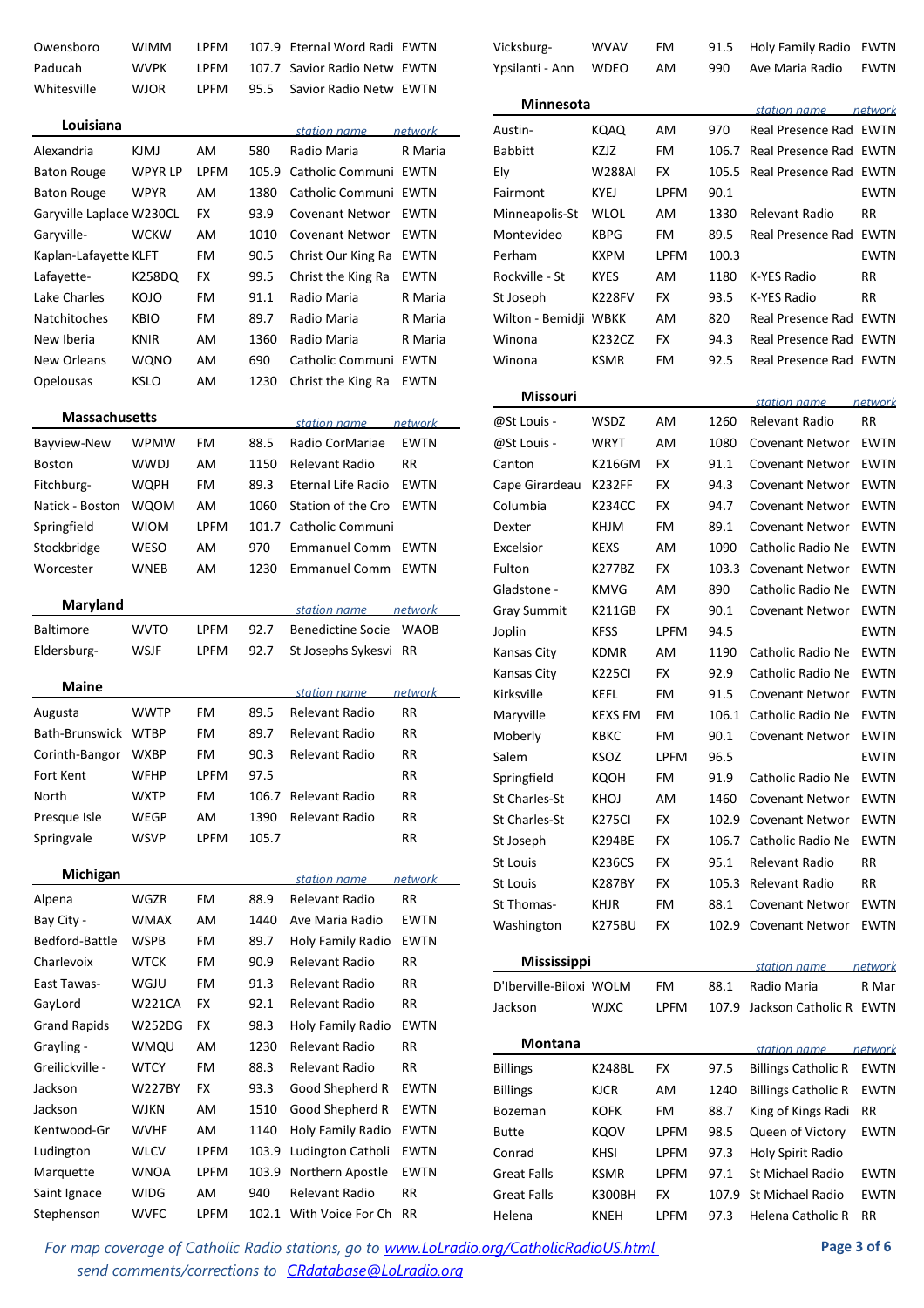| Lewistown              | <b>KSJG</b>   | <b>LPFM</b> |       | 105.3 St Joseph Radio          | <b>EWTN</b> | South Orange-          | <b>WSOU</b>   |
|------------------------|---------------|-------------|-------|--------------------------------|-------------|------------------------|---------------|
| Missoula               | KSMZ          | <b>LPFM</b> |       | 101.9 St Michael Comm          | EWTN        | Trenton                | WFJS          |
| Polson                 | KMBM          | FM          | 90.7  | Divine Mercy Apo               | EWTN        | <b>New Mexico</b>      |               |
| <b>North Carolina</b>  |               |             |       | station name                   | network     | Alberquerque           | KQNM          |
| <b>Belmont</b>         | <b>WBAC</b>   | <b>LPFM</b> |       | 101.5 Belmont Abbey C          | <b>EWTN</b> | Clayton                | <b>K219LT</b> |
| Charlotte              | <b>WCGC</b>   | AM          | 1270  | Carolina Catholic              | <b>EWTN</b> | Clovis                 | <b>K219DF</b> |
| Southport              | WJSL          | <b>LPFM</b> |       | 100.7 Wilmington Catho EWTN RR |             | Corrales-              | <b>K255Al</b> |
| Wake Forest            | <b>WFNE</b>   | <b>LPFM</b> | 103.5 |                                | <b>RR</b>   | El Dorado-Santa K283A0 |               |
| Wendell-               | WETC          | AM.         | 540   | Divine Mercy Radi EWTN         |             | Española               | <b>KSHF</b>   |
| Wilmington             | WBPL          | <b>LPFM</b> | 93.1  | Wilmington Catho EWTN RR       |             | Farmington             | <b>K237EC</b> |
| Wilmington             | WJSS          | <b>LPFM</b> |       | 103.1 Wilmington Catho EWTN RR |             | Milan-Gallup           | KXXQ          |
| Wilmington             | WJSI          | <b>LPFM</b> | 91.7  | Wilmington Catho EWTN RR       |             | <b>Portales</b>        | <b>K204DE</b> |
|                        |               |             |       |                                |             | Roswell                | <b>K203ES</b> |
| <b>North Dakota</b>    |               |             |       | station name                   | network     | Santa Rosa             | <b>KSRL</b>   |
| @Fargo -               | <b>KVXR</b>   | AM.         | 1280  | Real Presence Rad EWTN         |             | Socorro                | <b>K260AF</b> |
| <b>Belcourt</b>        | <b>KXYM</b>   | <b>LPFM</b> | 98.9  | Two Hearts Radio EWTN          |             | Tucumcari              | <b>K202EF</b> |
| <b>Bismarck</b>        | <b>KXRP</b>   | FM          | 91.3  | Real Presence Rad EWTN         |             |                        |               |
| Dickinson -            | KZZQ          | FM          | 101.9 | Real Presence Rad EWTN         |             | Nevada                 |               |
| Fargo                  | K252GC        | FX          | 98.3  | Real Presence Rad EWTN         |             | Paradise-Las           | <b>KNIH</b>   |
| <b>Grand Forks</b>     | <b>K223DF</b> | <b>FX</b>   | 92.5  | Real Presence Rad EWTN         |             | Reno                   | <b>KIHM</b>   |
| <b>Grand Forks</b>     | KWTL          | AM.         | 1370  | Real Presence Rad EWTN         |             |                        |               |
| Harvey                 | K216DI        | FX          | 91.1  | Real Presence Rad EWTN         |             | <b>New York</b>        |               |
| Jamestown              | KZEB          | <b>LPFM</b> | 99.7  | Real Presence Rad EWTN         |             | Albany                 | <b>WOPG</b>   |
| Mandan -               | <b>KPHA</b>   | FM          | 91.7  | Real Presence Rad EWTN         |             | Elma Buffalo           | WLOF          |
| Minot                  | K216EE        | <b>FX</b>   | 91.1  | Real Presence Rad EWTN         |             | Elmira                 | <b>WMTQ</b>   |
| Tioga - Williston KZTW |               | FM          |       | 104.1 Real Presence Rad EWTN   |             | Esperance-             | WOPG          |
| Williston              | K206EI        | FX          | 89.1  | Real Presence Rad EWTN         |             | Fleming -              | WTMI          |
|                        |               |             |       |                                |             | Highlands              | WKBR          |
| <b>Nebraska</b>        |               |             |       | station name                   | network     | Lake Placid -          | <b>WCLP</b>   |
| Alliance               | KLPH          | <b>LPFM</b> |       | 103.9 Spirit Catholic Rad EWTN |             | Lancaster              | WLGU          |
| <b>Beatrice</b>        | KPKA          | <b>LPFM</b> |       | 100.1 Spirit Catholic Rad EWTN |             | Owego                  | WHVM          |
| Chadron                | <b>K207BY</b> | FX          | 89.3  | Spirit Catholic Rad EWTN       |             | Poughkeepsie           | <b>WJVQ</b>   |
| Columbus               | <b>K257FK</b> | FX          | 99.3  | Spirit Catholic Rad EWTN       |             | Queens                 | WDMB          |
| <b>Grand Island</b>    | <b>KJWM</b>   | FM          | 91.5  | Spirit Catholic Rad EWTN       |             | Rochester              | <b>W225A</b>  |
| Hartington             | KOLB          | FM          | 88.3  | Spirit Catholic Rad EWTN       |             | Rochester              | <b>WHIC</b>   |
| Holdrege               | <b>KMKP</b>   | LPFM        | 106.5 | Spirit Catholic Rad EWTN       |             |                        |               |
| Imperial               | <b>KNKP</b>   | <b>LPFM</b> | 104.3 | Spirit Catholic Rad EWTN       |             | Ohio                   |               |
| McCook                 | <b>KQPK</b>   | <b>LPFM</b> | 96.9  | Spirit Catholic Rad EWTN       |             | @Cincinnati -          | <b>WNOP</b>   |
| Mitchell-              | KETT          | FM          | 99.3  | Spirit Catholic Rad EWTN       |             | Ada - Lima             | WOHA          |
| <b>North Platte</b>    | <b>KFJS</b>   | FM          | 90.1  | Spirit Catholic Rad EWTN       |             | Anna-Sidney            | <b>WHJM</b>   |
| Omaha-Lincoln          | <b>KVSS</b>   | FM          | 102.7 | Spirit Catholic Rad EWTN       |             | <b>Bowling Green-</b>  | <b>WNOC</b>   |
| Scottsbluff -          | кстн          | LPFM        | 95.1  | Spirit Catholic Rad EWTN       |             | Canton                 | W233C         |
| Sidney                 | KJTJ          | LPFM        |       | 107.5 Spirit Catholic Rad EWTN |             | Canton-Akron-          | <b>WILB</b>   |
| York                   | <b>KMAY</b>   | <b>LPFM</b> |       | 102.7 Spirit Catholic Rad EWTN |             | Cleveland              | <b>WCCR</b>   |
|                        |               |             |       |                                |             | Columbus               | WVSG          |
| <b>New Hampshire</b>   |               |             |       | station name                   | network     | Edon Bryan             | WRRO          |
| Concord                | <b>WICX</b>   | <b>LPFM</b> |       | 102.7 New Hampshire C EWTN     |             | Enon-Dayton            | W277A         |
|                        |               |             |       |                                |             | Findlay                | W204C         |
| <b>New Jersey</b>      |               |             |       | station name                   | network     | Fostoria               | WLBJ          |
| <b>Asbury Park-</b>    | WFJS FM       | FM          | 89.3  | Domestic Church                | <b>EWTN</b> | Geneva-                | <b>WMIH</b>   |
| East Orange-           | WFMU          | FM          | 91.1  | Seton Hall Univers EWTN        |             | Glandorf-Leipsic WJTA  |               |
| Hammonton              | WGYM          | AM          | 1580  | Domestic Church                | EWTN        | Hamilton               | <b>WHSS</b>   |
| Mt Holly -             | WWJZ          | AM          | 640   | Relevant Radio                 | RR          | Hillsboro              | WLRU          |
| Newark - New           | <b>WNSW</b>   | AM          | 1430  | Relevant Radio                 | RR          | Mansfield              | <b>WFOT</b>   |
| North                  | WSMJ          | FM          | 91.9  | Domestic Church                | <b>EWTN</b> | Middletown -           | <b>WPFB</b>   |
| Oakland -NYC           | <b>WVNJ</b>   | AM          | 1160  | Relevant Radio                 | RR          | Mount Gilead           | WQOU          |
|                        |               |             |       |                                |             |                        |               |

| Trenton                | WFJS          | AM          | 1260  | Domestic Church               | <b>EWTN</b>    |
|------------------------|---------------|-------------|-------|-------------------------------|----------------|
| <b>New Mexico</b>      |               |             |       | station name                  | network        |
| Alberquerque           | KQNM          | AM          | 1550  | Relevant Radio                | RR             |
| Clayton                | K219LT        | <b>FX</b>   | 91.7  | Guadalupe Radio               | <b>EWTN</b>    |
| Clovis                 | <b>K219DR</b> | FX          | 91.7  | Relevant Radio                | RR             |
| Corrales-              | <b>K255AU</b> | <b>FX</b>   | 98.9  | Relevant Radio                | RR             |
| El Dorado-Santa K283AQ |               | FX          | 104.5 | Relevant Radio                | RR             |
| Española               | <b>KSHF</b>   | <b>LPFM</b> | 96.7  | St Joseph Manyan              | <b>EWTN</b>    |
| Farmington             | K237EQ        | FX          | 95.3  | Relevant Radio                | <b>RR</b>      |
| Milan-Gallup           | KXXQ          | FM          | 100.7 | Relevant Radio                | RR             |
| Portales               | <b>K204DB</b> | FX          | 88.7  | Relevant Radio                | RR             |
| Roswell                | <b>K203ES</b> | FX          | 88.5  | Relevant Radio                | RR             |
| Santa Rosa             | KSRL          | <b>LPFM</b> | 103.1 | Santa Rosa Cathol             | <b>EWTN</b>    |
| Socorro                | K260AR        | <b>FX</b>   | 99.9  | Relevant Radio                | RR             |
| Tucumcari              | K202EF        | <b>FX</b>   | 88.3  | Relevant Radio                | RR             |
| Nevada                 |               |             |       |                               |                |
|                        |               |             |       | <u>station name</u>           | network        |
| Paradise-Las           | <b>KNIH</b>   | AM          | 970   | Relevant Radio                | RR             |
| Reno                   | KIHM          | AM          | 920   | Relevant Radio                | RR             |
| <b>New York</b>        |               |             |       | station name                  | <i>network</i> |
| Albany                 | WOPG          | AM          | 1460  | Words Of Peace a              | <b>EWTN</b>    |
| Elma Buffalo           | WLOF          | FM          | 101.7 | Station of the Cro            | <b>EWTN</b>    |
| Elmira                 | <b>WMTQ</b>   | FM          | 88.1  | Station of the Cro            | <b>EWTN</b>    |
| Esperance-             | WOPG FM FM    |             | 89.9  | Words Of Peace a              | <b>EWTN</b>    |
| Fleming -              | WTMI          | FM          | 88.7  | Station of the Cro            | EWTN           |
| Highlands              | WKBR          | <b>LPFM</b> | 102.3 | Kolping Radio                 | EWTN           |
| Lake Placid -          | <b>WCLP</b>   | FM          | 98.3  | Light of Truth                | <b>EWTN</b>    |
| Lancaster              | WLGU          | FM          | 90.7  | Station of the Cro            | EWTN           |
| Owego                  | <b>WHVM</b>   | FM          | 91.9  | Holy Virgin Mary              | <b>EWTN</b>    |
| Poughkeepsie           | WJVQ          | LPFM        | 94.7  | New York Catholic             | <b>RR</b>      |
| Queens                 | <b>WDMB</b>   | LPFM        | 105.5 |                               |                |
| Rochester              | <b>W225AR</b> | FX          | 92.9  | Station of the Cro            | <b>EWTN</b>    |
| Rochester              | WHIC          | AM          | 1460  | Station of the Cro            | EWTN           |
| Ohio                   |               |             |       | station name                  | network        |
| @Cincinnati -          | <b>WNOP</b>   | AM          | 740   | Sacred Heart Radi             | EWTN           |
| Ada - Lima             | WOHA          | FM          | 94.9  | Holy Family Radio             | EWTN           |
| Anna-Sidney            | <b>WHJM</b>   | FM          | 88.7  | Radio Maria                   | R Mar          |
| <b>Bowling Green-</b>  | <b>WNOC</b>   | FM          | 89.7  | <b>Annunciation Radi EWTN</b> |                |
| Canton                 | <b>W233CE</b> | FX          | 94.5  | Living Bread Radio EWTN       |                |
| Canton-Akron-          | WILB          | AM          | 1060  | Living Bread Radio EWTN       |                |
| Cleveland              | <b>WCCR</b>   | AM          | 1260  | Cleveland Catholic EWTN       |                |
| Columbus               | WVSG          | AM          | 820   | St Gabriel Radio O            | <b>EWTN</b>    |
| Edon Bryan             | WRRO          | FM          | 89.9  | <b>Annunciation Radi</b>      | EWTN           |
| Enon-Dayton            | W277AO        | FX          | 103.3 | Radio Maria                   | R Mar          |
| Findlay                | W204CU        | FX          | 88.7  | Holy Family Radio             | EWTN           |
| Fostoria               | WLBJ          | LPFM        | 104.1 | Christ the Shephe             | EWTN           |
| Geneva-                | <b>WMIH</b>   | FM          | 89.5  | Station of the Cro            | EWTN           |
| Glandorf-Leipsic WJTA  |               | FM          | 88.9  | Holy Family Radio             | EWTN           |
| Hamilton               | WHSS          | FM          | 89.5  | Sacred Heart Radi             | <b>EWTN</b>    |
| Hillsboro              | WLRU          | LPFM        | 106.9 | St Mary Radio                 | <b>RR</b>      |
| Mansfield              | WFOT          | FM          | 89.5  | <b>Annunciation Radi</b>      | EWTN           |
| Middletown -           | WPFB          | AM          | 910   | Sacred Heart Radi             | EWTN           |

FM HD2 89.5 Seton Hall Univers EWTN

For map coverage of Catholic Radio stations, go to **www.LoLradio.org/CatholicRadioUS.html Page 4 of 6** *send comments/corrections to CRdatabase@LoLradio.org*

 $L$ PFM 104.1 EWTN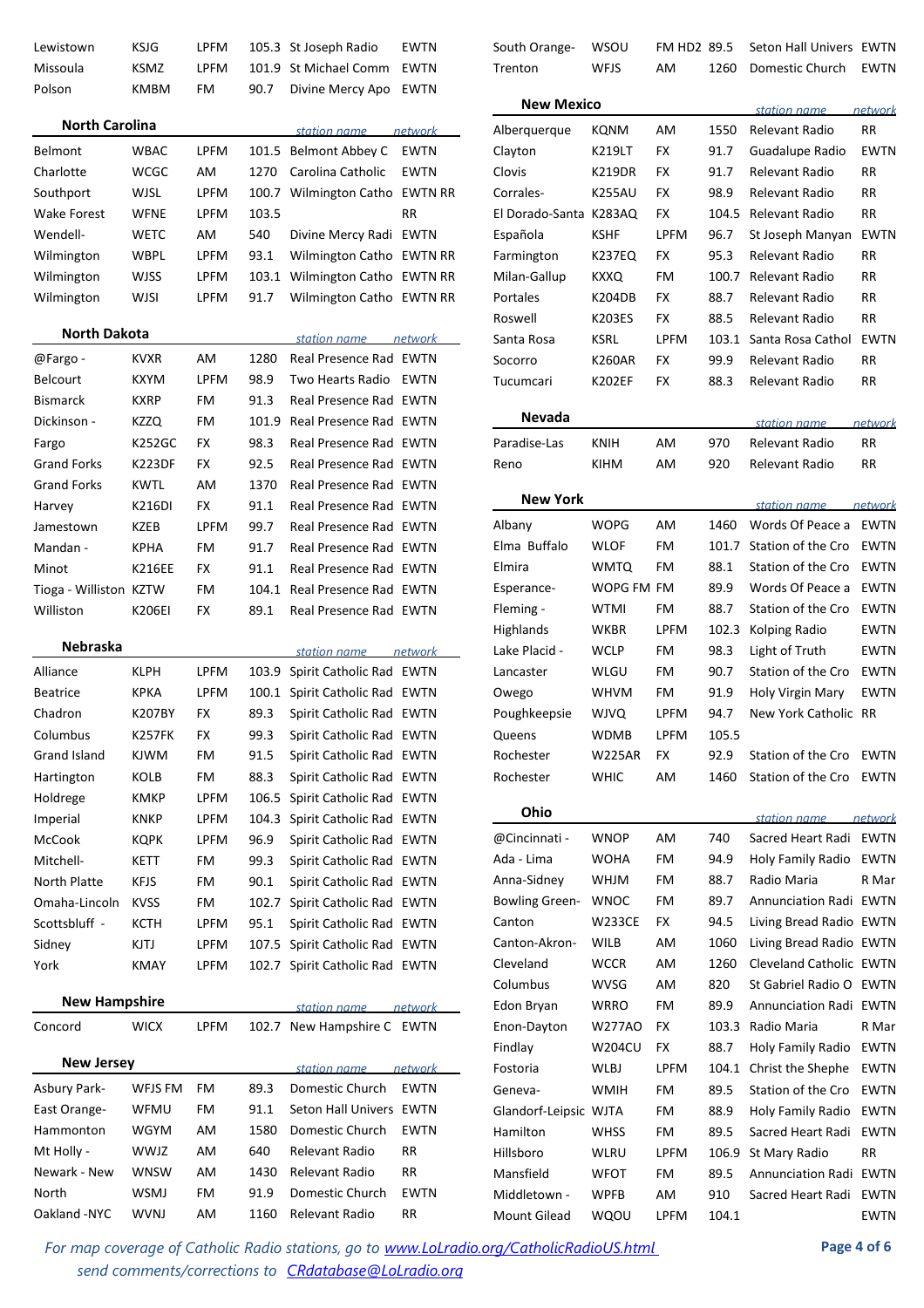| New Boston-            | WSGR                         | FM              | 88.3  | St Gabriel Radio O EWTN                         |                | Charleston-          | WLTQ          | AM          | 730   | Catholic Radio in S EWTN               |                    |
|------------------------|------------------------------|-----------------|-------|-------------------------------------------------|----------------|----------------------|---------------|-------------|-------|----------------------------------------|--------------------|
| Sandusky               | <b>WHRQ</b>                  | FM              | 88.1  | <b>Annunciation Radi EWTN</b>                   |                | Columbia             | <b>WZJO</b>   | <b>LPFM</b> | 90.9  | St Joseph Catholic EWTN                |                    |
| Springfield-           | <b>WULM</b>                  | AM              | 1600  | Radio Maria                                     | R Maria        | Columbia             | <b>WROP</b>   | <b>LPFM</b> | 92.7  | St Peter's Catholic EWTN               |                    |
| Steubenville           | WWGL                         | <b>LPFM</b>     | 97.9  |                                                 | <b>EWTN</b>    | Florence             | <b>WFOC</b>   | <b>LPFM</b> | 93.3  | Columbus Club SC EWTN                  |                    |
| Tiffin                 | WSJG                         | <b>LPFM</b>     |       | 103.3 St John Paul the G EWTN                   |                | Greenville           | WGWY          | <b>LPFM</b> | 107.7 | Msgr Andrew Gly                        | EWTN               |
| Warren-                | <b>WHKZ</b>                  | AM              | 1440  | Relevant Radio                                  | RR             | Greenville-          | <b>WCKI</b>   | AM          | 1300  | Catholic Radio in S EWTN               |                    |
| Willard                | <b>WSHB</b>                  | FM              | 90.9  | Annunciation Radi EWTN                          |                | McCormick -          | <b>WKER</b>   | FM          | 91.1  | St Paul Radio                          | <b>EWTN</b>        |
| Youngstown             | WILB                         | FM.             | 89.5  | Living Bread Radio EWTN                         |                | Ridgeland            | <b>WXJP</b>   | <b>LPFM</b> | 94.9  | John Paul II Cathol EWTN               |                    |
| Oklahoma               |                              |                 |       |                                                 |                | Spartanburg          | WSEJ          | <b>LPFM</b> | 96.7  | St Paul Catholic Sc EWTN               |                    |
|                        |                              |                 | 90.3  | station name                                    | network        | <b>South Dakota</b>  |               |             |       |                                        |                    |
| Antlers<br>Atoka       | <b>KMAC</b><br><b>K219CX</b> | FM<br><b>FX</b> | 91.7  | Oklahoma Catholi EWTN<br><b>Covenant Networ</b> | EWTN           |                      | <b>K233BR</b> | <b>FX</b>   | 94.5  | station name<br>Real Presence Rad EWTN | network            |
|                        |                              |                 |       |                                                 |                | <b>Brookings</b>     |               |             |       |                                        |                    |
| Blanchard-             | <b>KKNG</b>                  | FM              | 97.3  | St Michael Radio                                | EWTN           | Hartford-Sioux       | <b>KSTJ</b>   | FM          | 91.3  | Real Presence Rad EWTN                 |                    |
| Broken Arrow -         | <b>KPIM</b>                  | <b>LPFM</b>     | 102.9 | St Michael Radio                                | <b>EWTN</b>    | Ipswich-             | <b>KSJP</b>   | FM          | 88.9  | Real Presence Rad EWTN                 |                    |
| Clinton                | <b>KFWG</b>                  | <b>LPFM</b>     | 98.3  | Oklahoma Catholi EWTN                           |                | Rapid City           | <b>K234BR</b> | <b>FX</b>   | 94.7  | Real Presence Rad EWTN                 |                    |
| Edmond -               | <b>KSMJ</b>                  | <b>LPFM</b>     | 100.9 | Oklahoma Catholi EWTN                           |                | Rapid City           | <b>KJRC</b>   | FM          | 89.9  | Real Presence Rad EWTN                 |                    |
| Elk City - Canute KPFS |                              | <b>LPFM</b>     | 100.7 | Oklahoma Catholi EWTN                           |                | Sioux Falls          | <b>KSTJ</b>   | <b>LPFM</b> | 104.3 | The Lamb                               | <b>EWTN</b>        |
| Prague-Shawnee KIOP    |                              | FM              | 88.3  | Oklahoma Catholi EWTN                           |                | Sioux Falls          | <b>KGWD</b>   | FM          | 94.5  | Real Presence Rad EWTN                 |                    |
| Ringwood - Enid KEUC   |                              | FM              | 104.9 | Oklahoma Catholi EWTN                           |                | <b>Tennesee</b>      |               |             |       |                                        |                    |
| Shawnee                | <b>KOGD</b>                  | <b>LPFM</b>     |       | 107.1 Oklahoma Catholi EWTN                     |                |                      |               |             |       | station name                           | network            |
| Tulsa                  | <b>K235BK</b>                | <b>FX</b>       | 94.9  | St Michael Radio                                | <b>EWTN</b>    | Clarksville          | <b>WGIC</b>   | <b>LPFM</b> | 94.9  | Immaculate Conc                        | EWTN               |
| Walters -              | <b>KOEG</b>                  | FM              | 88.3  | Oklahoma Catholi EWTN                           |                | Cookeville           | WRIM          | FM          | 89.9  | He Is Risen Radio                      | <b>EWTN</b>        |
| Woodward               | <b>KFPP</b>                  | <b>LPFM</b>     | 93.3  | Oklahoma Catholi EWTN                           |                | Lebanon-             | <b>WRSN</b>   | FM          | 88.1  | He Is Risen Radio                      | <b>EWTN</b>        |
| Oregon                 |                              |                 |       |                                                 |                | Murfreesboro         | <b>WSRR</b>   | <b>LPFM</b> | 99.3  | St Rose Radio                          | <b>EWTN</b>        |
|                        |                              |                 |       | station name                                    | network        | Nashville            | <b>WBOU</b>   | <b>LPFM</b> | 100.5 | Bridge of Underst RR                   |                    |
| Cottage Grove -        | KMME                         | FM              |       | 100.5 Mater Dei Radio                           | <b>EWTN RR</b> | <b>Texas</b>         |               |             |       |                                        |                    |
| Eugene                 | <b>K235BF</b>                | <b>FX</b>       | 94.9  | Mater Dei Radio                                 | <b>EWTN RR</b> |                      |               |             |       | station name                           | network            |
| <b>Grants Pass</b>     | <b>KJCR LP</b>               | <b>LPFM</b>     |       | 107.9 His Mercy Radio                           | <b>EWTN</b>    | Albany-Abilene       | <b>KQOS</b>   | FM          | 91.7  | Guadalupe Radio                        | <b>EWTN</b>        |
| Hermiston              | KOLH                         | <b>LPFM</b>     | 105.9 |                                                 | <b>EWTN</b>    | Alvin - Houston      | <b>KTEK</b>   | AM          | 1110  | Relevant Radio                         | RR                 |
| Portland-              | KBVM                         | FM              | 88.3  | Mater Dei Radio                                 | <b>EWTN RR</b> | Amarillo             | <b>K228FO</b> | <b>FX</b>   | 93.5  | St Valentine Radio EWTN                |                    |
| Pennsylvania           |                              |                 |       |                                                 |                | Amarillo             | <b>KDJW</b>   | AM          | 1360  | St Valentine Radio EWTN                |                    |
|                        |                              |                 |       | station name                                    | <u>network</u> | Austin               | KIXL          | AM          | 970   | Relevant Radio                         | <b>RR</b>          |
| Altoona                | <b>WMES</b>                  | <b>LPFM</b>     |       | 107.7 The Messenger                             | <b>EWTN</b>    | Bryan-College        | KACB          | <b>LPFM</b> | 96.9  | Aggie Catholic Bro EWTN                |                    |
| Beaver Falls           | <b>WAOB</b>                  | FM              |       | 106.7 We Are One Body WAOB                      |                | Canton               | KDMI          | LPFM        | 97.5  | St Therese Radio                       | EWTN               |
| Bellefonte -           | <b>WJVM</b>                  | FM              | 90.3  | Voice of Divine M WAOB                          |                | Eden-San Angelo KPDE |               | FM          | 91.5  | Guadalupe Radio                        | EWTN               |
| Coatesville            | <b>WCOJ</b>                  | AM              | 1420  | Holy Spirit Radio P EWTN                        |                | Floresville-San      | KJMA          | FM          | 89.7  | Guadalupe Radio                        | <b>EWTN</b>        |
| Doylestown-            | <b>WISP</b>                  | AM              | 1570  | Holy Spirit Radio P EWTN                        |                | Fredericksburg       | KIVM          | FM          | 91.1  | Guadalupe Radio                        | <b>EWTN</b>        |
| Erie                   | W221DI                       | FX              | 92.1  | Station of the Cro                              | EWTN           | Frisco-Dallas-       | KATH          | AM          | 910   | Guadalupe Radio                        | <b>EWTN</b>        |
| Hazleton               | W261DQ                       | FX              |       | 100.1 JMJ Radio                                 | <b>EWTN</b>    | Greenwood-           | <b>KAGP</b>   | FM          | 89.1  | Guadalupe Radio                        | <b>EWTN</b>        |
| Hazleton               | WAZL                         | AM              | 1490  | JMJ Radio                                       | <b>EWTN</b>    | Harlingen            | <b>KHQR</b>   | <b>LPFM</b> | 99.9  |                                        |                    |
| Holidaysburg-          | <b>WHHN</b>                  | FM              | 88.1  | Radio Maria                                     | R Maria        | Hearne-Bryan-        | KEDC          | FM          | 88.5  | Big Red C Catholic EWTN                |                    |
| Houtzdale              | <b>WMMH</b>                  | FM              | 91.9  | <b>JMJ Radio</b>                                | <b>EWTN</b>    | Houston              | <b>KSHJ</b>   | AM          | 1430  | Guadalupe Radio                        | EWTN               |
| Millvale               | <b>WAOB</b>                  | AM              | 860   | We Are One Body                                 | <b>WAOB</b>    | Houston              | K241CM        | FX.         | 96.1  | Relevant Radio                         | RR                 |
| Monroeville            | <b>WPGR</b>                  | AM              | 1510  | We Are One Body                                 | <b>WAOB</b>    | Hunt-Kerrville       | <b>KYRT</b>   | FM          | 97.9  | Guadalupe Radio                        | <b>EWTN</b>        |
| New Albany             | <b>WCOZ</b>                  | FM              | 91.7  | <b>JMJ Radio</b>                                | <b>EWTN</b>    | Huntsville           | <b>KPIA</b>   | <b>LPFM</b> | 102.5 | Huntsville Catholi                     | <b>EWTN</b>        |
| Oil City               | <b>WQHE</b>                  | FM              | 88.3  | Station of the Cro                              | <b>EWTN</b>    | Kempner-             | KOOV          | FM          | 106.9 | Armor Of God                           | <b>EWTN</b>        |
| Scranton               | W255BO                       | FX.             | 98.9  | <b>JMJ Radio</b>                                | <b>EWTN</b>    | Kermit               | KDCJ          | FM          | 91.5  | Guadalupe Radio                        | <b>EWTN</b>        |
| Scranton               | WQOR                         | AM              | 750   | <b>JMJ Radio</b>                                | <b>EWTN</b>    | Lamesa               | <b>KBKN</b>   | FM          | 91.3  | Guadalupe Radio                        | EWTN               |
| Shiremantown-          | <b>WHYF</b>                  | AM              | 720   | Holy Family Radio EWTN                          |                | Lorena Waco          | KYAR          | FM          | 98.3  | Red C Apostolate                       | <b>EWTN</b>        |
| <b>State College</b>   | WEJO                         | <b>LPFM</b>     | 104.7 | St Joseph Catholic WAOB                         |                | Lubbock              | KVIO          | <b>LPFM</b> | 102.9 | Our Lady of Victor EWTN                |                    |
|                        |                              |                 |       |                                                 |                | Mansfield            | <b>KYRE</b>   | <b>LPFM</b> |       | 104.1 St Jude                          | <b>EWTN</b>        |
| <b>Rhode Island</b>    |                              |                 |       | station name                                    | <u>network</u> | Marble Falls         | <b>KBMD</b>   | FM          | 88.5  | Guadalupe Radio                        | <b>EWTN</b>        |
| Pawtucket-             | WSJW                         | AM              | 550   | Relevant Radio                                  | RR             | Midland              | <b>KBYH</b>   | <b>LPFM</b> | 102.7 | <b>Holy Cross Orthod</b>               | Ortho <sub>l</sub> |
|                        |                              |                 |       |                                                 |                | Midland-Odessa KLPF  |               | AM          | 1180  | Guadalupe Radio                        | EWTN               |
| <b>South Carolina</b>  |                              |                 |       | station name                                    | <i>network</i> | Morton               | <b>KQOA</b>   | FM          | 91.1  | Guadalupe Radio                        | EWTN               |
| Charleston             | WBEI                         | <b>LPFM</b>     | 102.9 | Bishop England H                                | EWTN           | Nacogdoches          | <b>KJXP</b>   | LPFM        | 100.9 | St Joseph's Catholi EWTN               |                    |
| Charleston             | <b>W294CJ</b>                | FX.             |       | 106.7 Catholic Radio in S EWTN                  |                | Nazareth             | <b>KHFN</b>   | LPFM        |       | 105.5 St Valentine                     | <b>EWTN</b>        |

For map coverage of Catholic Radio stations, go to **www.LoLradio.org/CatholicRadioUS.html Page 5 of 6** *send comments/corrections to CRdatabase@LoLradio.org*